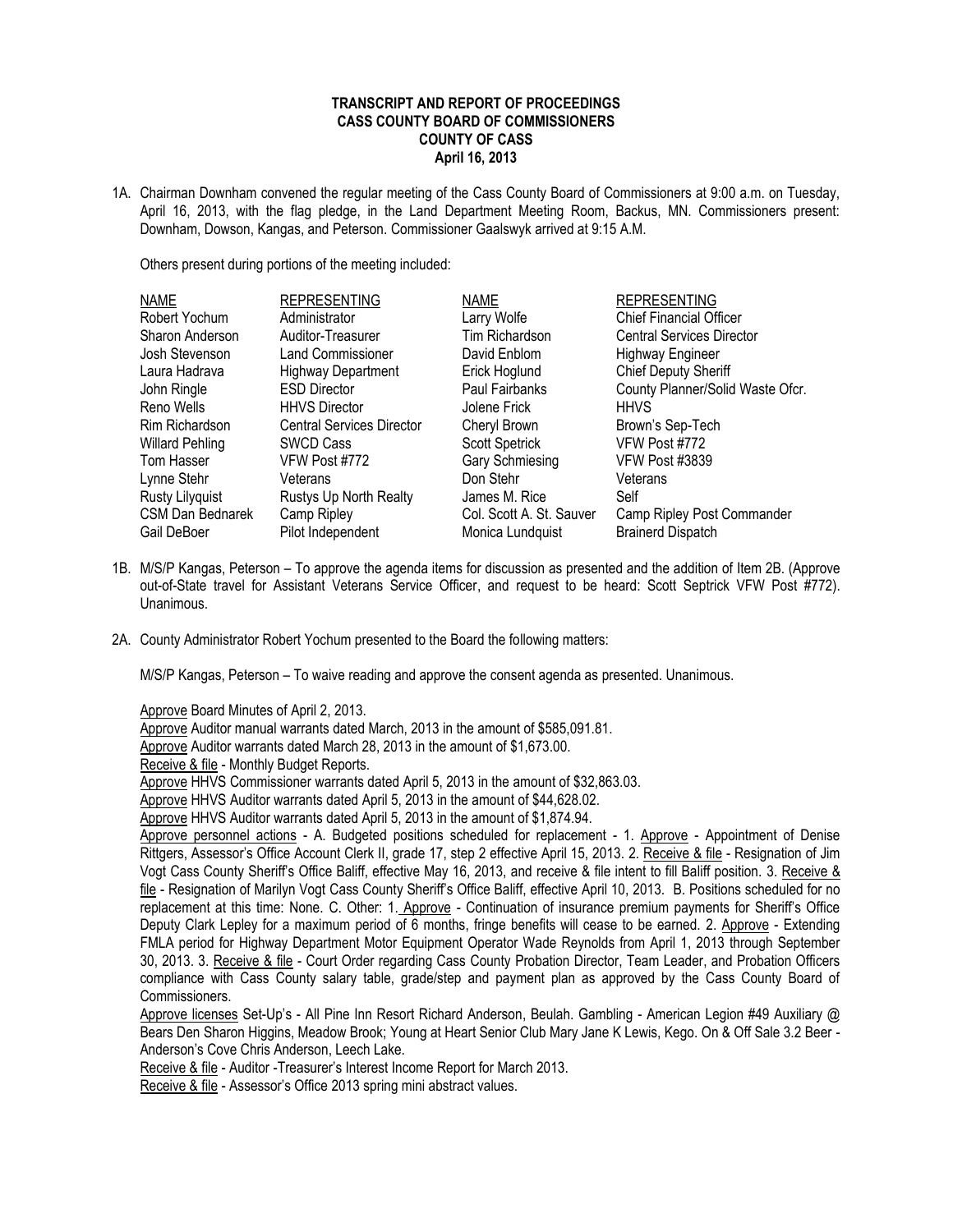Report - That the Department Head performance evaluation of Tuesday, April 2, 2013 concluded that Highway Engineer David Enblom achieves the requirements of his position, and further to approve Resolution No. 19-13 re-appointing David Enblom as Highway Engineer, effective May 16, 2013 through May 16, 2017.

Commissioner Kangas offered Resolution No. 19-13 and moved its adoption, Commissioner Peterson seconded: BE IT RESOLVED that David E. Enblom is hereby re-appointed to the position of Cass County Highway Engineer, effective May 17, 2013 through May 16, 2017, appointment made pursuant to Minnesota Statutes 163.07, for a four-year term. Resolution No. 19-13 was adopted by majority vote: Ayes: Downham, Dowson, Kangas, Peterson. Nays: None. Absent: Gaalswyk.

Authorize - Payment for 1st quarter Longville Ambulance Subordinate Service District payment in the amount of \$102,750.00.

Authorize - 25% Fund allocation use of \$700.00 for environmental education at Deep Portage for Immanuel Lutheran School (14 participants) on March 25-26, 2013.

Authorize - Payment to Deep Portage for Lean 101 Meeting (39 participants) on Tuesday, March 26, 2013 in the amount of \$760.00.

M/S/P Kangas, Peterson – To approve Amendment Number Six to the Jail Food Service & Commissary Management Agreement with A 'viands, LLC, a 2.7% increase per meal rate from July 1, 2013 through June 30, 2014 and a 3.0% increase per meal rate from July 1, 2014 through June 30, 2015. Unanimous.

| July 1, 2013 through June 30, 2014 |                   | July 1, 2014 through June 30, 2015 |                   |
|------------------------------------|-------------------|------------------------------------|-------------------|
| Number of Inmates                  | Base Rate per day | Number of Inmates                  | Base Rate per day |
| $0 - 24$                           | \$200.75          | $0 - 24$                           | \$206.77          |
| 25-49                              | \$229.94          | 25-49                              | \$236.84          |
| $50 +$                             | \$258.80          | $50+$                              | \$266.56          |
|                                    |                   |                                    |                   |

Reflecting a 2.7% increase Reflecting a 3% increase

Per Meal Rate: In addition to the above base rate, A 'viands will charge \$1.20 per meal to cover the variable portion of its services from July 1, 2013 through June 30, 2014 reflecting a 2.7% increase, and \$1.24 per meal for the period of July 1, 2014 through June 30, 2015 reflecting a 3% increase.

Authorize - Sheriff to execute Law Enforcement Agreement with US Forest Service through September 30, 2013. Approve - Appointment of Commissioner Bob Kangas as representative to the Paul Bunyan Expressway Coalition term expiring December 31, 2013.

Approve - Grant application by Cass County Probation Department to MN DOC Remote Electronic Alcohol Monitoring (REAM) in the amount of \$8,500.00 per year for FY2014 – FY2015 (from July 1, 2013 - June 30, 2015) Swift #60094/3- 25613.

Approve Assessor's Office Abatements - Jason & Nicole Smith Powers Township parcel #34-029-2302 Damage/Fire Abatement current tax \$420 authorize refund of \$162 for tax year 2011.

M/S/P Kangas, Peterson – To award the following grading contracts: Deerfield Trails to Sawyer Timber in the amount of \$675/grading; Bungo/Moose Lake trails to Sawyer Timber in the amount of \$800/grading; Bull Moose Trail to Sawyer Timber in the amount of \$800/grading; Old Grade Trail to Holmvig Excavating in the amount of \$3,675 (including grading and hauling additional material). Unanimous.

| Bidder                    | Bungo/Moose Lake | Deerfield | <b>Bull Moose</b> | Old Grade  |
|---------------------------|------------------|-----------|-------------------|------------|
| Holmvig Excavating        | \$1,050,00       | \$750.00  | \$850.00          | \$3.675.00 |
| North Fork Excavators     | \$1,350,00       | \$900.00  | \$980.00          | \$3,700.00 |
| Sawyer Timber             | \$ 800.00        | \$675.00  | \$800.00          | No Bid     |
| <b>Schrupp Excavating</b> | \$1,300.00       | \$900.00  | \$950.00          | \$3,700.00 |
| <b>Ruyak Enterprises</b>  | NO BID           | NO BID    | NO BID            | \$5,200.00 |

Accept - Donation from Orhan Soykan in the amount of \$6.00.

Approve - Cass County Family Center Support Services quarterly narrative reports and payment of quarterly expense claims totaling \$18,582.00.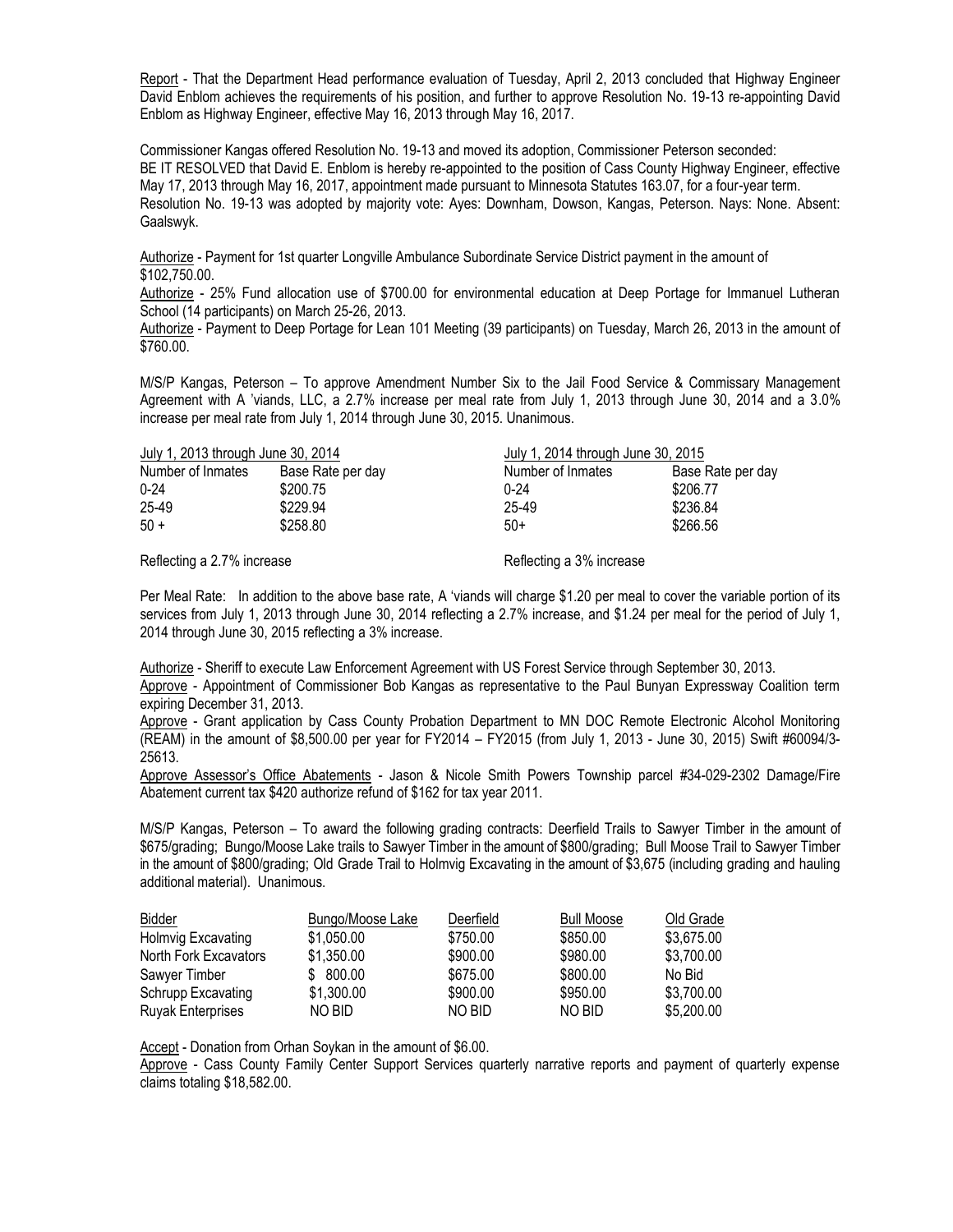Approve - Out of state travel for Central Services Director to attend Honeywell User Group Conference/Symposium in Phoenix, AZ, June 9-14, 2013, Honeywell provides training stipend covering transportation, lodging, meals, and any other items related to the conference.

2B. Administrator Yochum requested Board approval for out-of-state travel for the Assistant Veterans Service Officer for Veterans Administration Quarterly Meetings in Fargo, ND on, May 2<sup>nd</sup>, August 1st and November 7th. Mr. Yochum added that this originally was approved for the Veterans Service Officer at the December 18, 2012 meeting and due to a recent resignation it is recommended sending the Assistant Veterans Service Officer Jeff Woodford.

M/S/P Dowson, Peterson – To approve out-of-state travel for Assistant Veterans Service Officer Jeff Woodford for the Veterans Administration Quarterly Meetings in Fargo, ND on, May 2, August 1 and November 7, 2013. Unanimous.

Veterans Scott Septrick, Don Stehr, and Tom Hasser requested to be heard regarding the status of the Veterans Service Officer replacement due to the recent resignation of Veterans Service Officer Kathleen Ramos. Administrator Yochum reported that advertising for a replacement is underway. By consensus the Board requested staff follow-up on additional signage at Backus, publishing outreach schedules in area newspapers, and confirming that related information is updated on the County website.

- 3A. Auditor-Treasurer Sharon Anderson and area resident James Rice discussed Cass County Public Ditch #9. Ms. Anderson reported that property owners Greg Witt and James Rice are interested in pursuing ditch maintenance due to the beaver dam build up has hampered the flow of the original ditch and affected the water levels of Jokela (Muskrat) Lake. Ms. Anderson presented information on the process for assessing the cost under Minnesota drainage laws after consulting Attorney Kurt Deter. By consensus, the Board appointed an Ad-Hoc Committee (Commissioners Kangas and Gaalswyk) to work with affected landowners.
- 3B. Administrator Yochum reported that Auditor-Treasurer Anderson has volunteered to serve on the Bi-County CAP Board of Directors to fill Commissioner Dowson's unexpired term.

M/S/P Dowson, Downham – To appoint Auditor-Treasurer Sharon Anderson to the unexpired term of Commissioner Jim Dowson on Bi-County CAP Board of Directors (term ending December 31, 2013). Unanimous.

- 4A. Highway Engineer David Enblom and Construction/Design Engineer Laura Hadrava reported that the Ah-Gwah-Ching trunk highway #290 turn back corridor has been approved by the City of Walker Planning Commission and the Walker City Council. City Resolution #14-2013 approves the County Board action of March 06, 2012 establishing a county state aid highway system route within the Walker City limits. Mr. Enblom also reported that the turn back process results in receipt of funding of \$500,000 in 2013 from the State of Minnesota. No additional action necessary.
- 4B. Mr. Enblom presented a request from the City of Walker to act as fiscal agent and grant administrator for Parks & Trails Legacy Grant in the amount of \$425,000 for Shingobee Trail Connection Phase V project.

M/S/P Dowson, Kangas – To approve the Cass County Highway Department to act as fiscal agent and grant administrator for the Parks & Trails Legacy Grant in the amount of \$425,000.00 for Shingobee Trail Connection Phase V Project for the City of Walker. Unanimous.

- 5A. Chief Deputy Sheriff Erick Hoglund reported that Emergency Management Coordinator Kerry Swenson was unavailable due to a fire department injury. The Board inquired about the negative feedback from area fire departments in utilizing the ARMER equipment. Mr. Hoglund indicated that Mr. Swenson will reschedule the planned status report. No action necessary.
- 6A. Camp Ripley Post Commander Colonel Scott A. St. Sauver and Chief Dan Bednarek of Camp Ripley discussed the military mission and positive economic impact of Camp Ripley. Col. St. Sauver discussed the upcoming events scheduled at Camp Ripley from May through August. Scheduled 2013 improvement projects include: an emergency vehicle operator course, unmanned Ariel systems (UAS) complex, education center, range & training area improvements. The Post Commander also explained ongoing environmental programs with a variety of partners. Col. St. Sauver the invited the Board to the 2013 Camp Ripley Open House on September 15, 2013. The Board thanked Colonel St. Sauver and Chief Dan Bednarek for the update.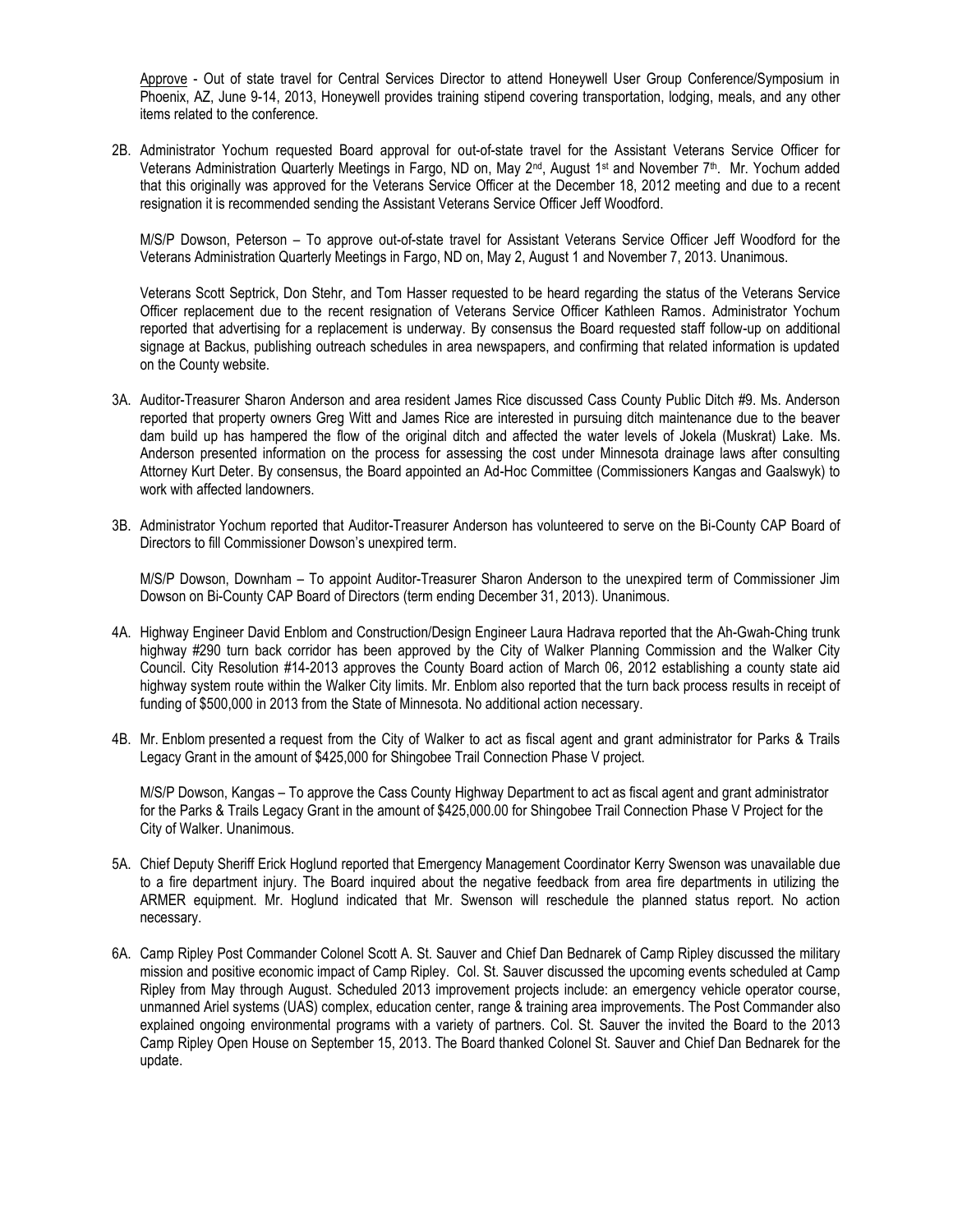7A. Land Commissioner Josh Stevenson presented quotes for a parking lot expansion at the Land Department in Backus, containing 24 parking stalls and located on the vacant lot to the west of the existing front parking lot. Construction cost for the parking lot will be shared by HHVS and the Land Department as the two primary departments that will benefit from the expansion.

| Bidder            | <b>Bid Amount</b> |
|-------------------|-------------------|
| Anderson Brothers | \$22,017.51       |
| Tri-City Paving   | \$19,000.00       |

M/S/P Kangas, Peterson – To accept the quote for the parking lot expansion at the Land Department in Backus to Tri-City Paving not to exceed \$19,000.00 and authorize funding for the same from the Land and Health, Human, and Veteran Services Departments. Unanimous.

7B. Mr. Stevenson presented correspondence from the Region Five Development Commission explaining that they have been working with the MNDNR - Division of Lands & Minerals on the submission of a LCCMR grant application on behalf of the five counties in Region Five to map aggregate resources. Mr. Stevenson added that the aggregate resource mapping would include information to the public promoting comprehensive land use plans, and potential development of the resource. The LCCMR grant application would request approximately \$900,000.00 with no cash matching funds, but the DNR recommends a commitment of \$7,500 from Cass County; \$7,500 from Crow Wing, \$5,000 from Morrison, \$2,500 from Todd and \$2,500 from Wadena totaling \$25,000 which Region Five would manage the funds and unused funds would go back to the counties. Mr. Stevenson presented Resolution 20-13 that Cass County agrees to participate in the Region Five LCCMR application.

Commissioner Kangas offered Resolution No. 20-13 and moved its adoption, Commissioner Gaalswyk seconded:

## A RESOLUTION TO PARTICIPATE IN REGION FIVE'S LCCMR APPLICATION

WHEREAS, Region Five Staff has been working with the DNR and specifically the Division of Lands & Minerals within the DNR to put together an LCCMR application on behalf of the Region to have the Region's aggregate resources mapped, and WHEREAS, The LCCMR application will request approximately \$900,000 and if awarded the funds and work would begin in FY2015 and would anticipate being completed in 3 years, and

WHEREAS, Cass County Board action of June 05, 2012 agreed to a financial cash match not to exceed \$10,000.00 and a minor commitment of time from the County staff, and

WHEREAS, Cass County Board Commissioner Bob Kangas is our Region Five Representative for year 2013.

## THEREFORE BE IT RESOLVED:

1. That Cass County agrees to participate in the Region Five LCCMR application as defined in the attached April 01, 2013 summary.

2. That the June 05, 2012 financial commitment remains until Region 5 is notified otherwise or execution of a grant agreement.

3. That Cass County Board Commissioner Bob Kangas is authorized to execute on behalf of Cass County any related Region 5 application endorsements.

Resolution No. 20-13 was adopted by majority vote: Ayes: Downham, Dowson, Gaalswyk, Kangas, Peterson. Nays: None.

8A. ESD Director John Ringle presented the first quarter Planning and Zoning Activity Report. Cass County ESD reported a large reduction in permit activity due to the weather when compared to the first quarter of 2012. First quarter revenue on zoning actions was \$23,510 versus \$45,553 in the first quarter of 2012. Mr. Ringle reported that this year's first quarter permit revenue is more comparable to revenues of \$27,600 in the first quarter of 2011, or \$34,241 in the first quarter of 2010. First quarter 157 zoning actions took place versus 210 actions in the 2012 first quarter, again more comparable with 137 actions in the first quarter of 2011 and 151 actions in the first quarter of 2010. Mr. Ringle added that the first quarter planning and zoning activity is usually the slowest in terms of permit activity, and is expected to take until after the second quarter to determine if this decreased activity is a real downward trend, or if this is a result of unseasonably poor weather early in the first quarter of 2013.

M/S/P Peterson, Kangas – To receive & file the first quarter Planning and Zoning activity report. Unanimous.